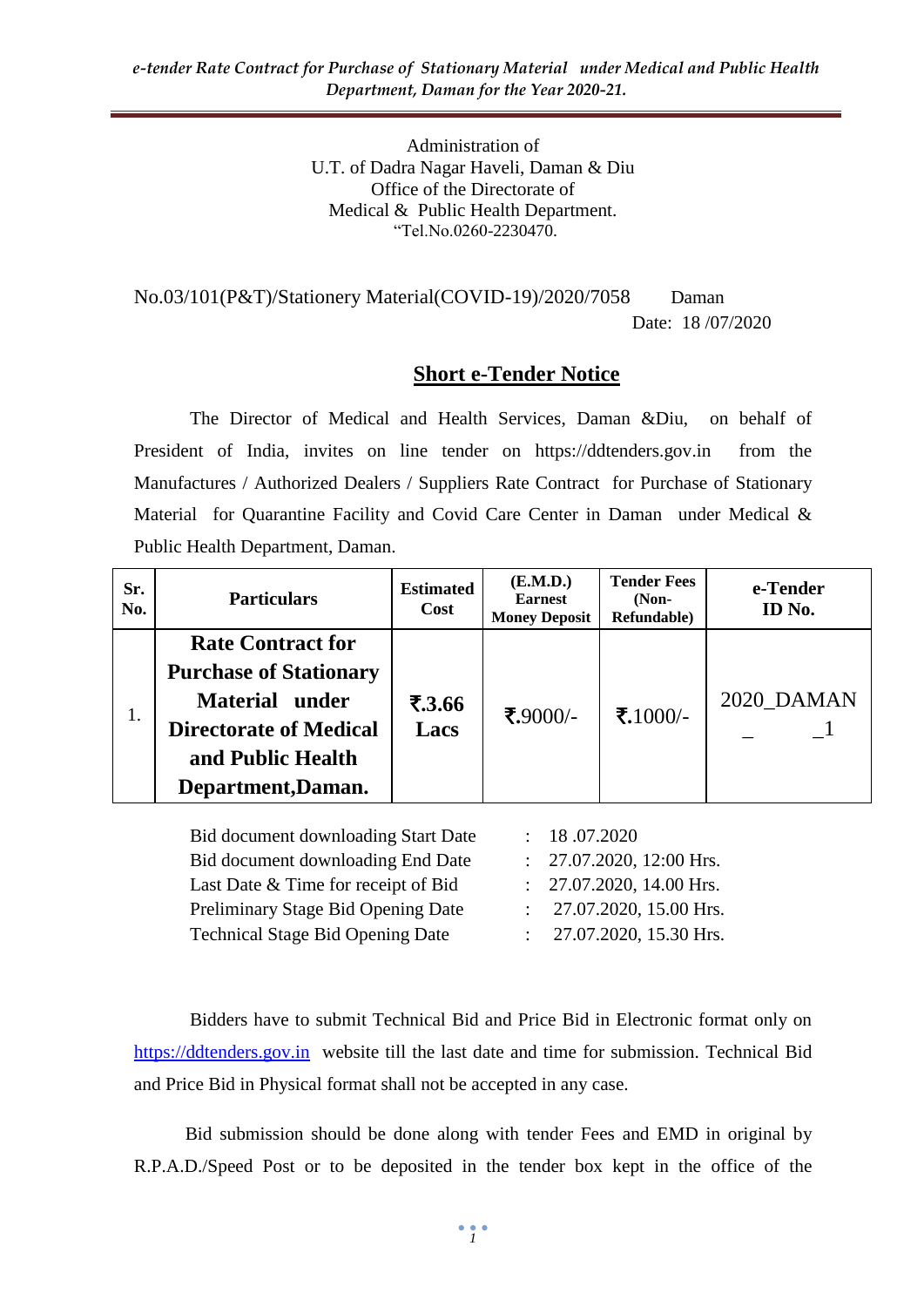undersigned. However, Tender Inviting Authority shall not be responsible for any postal delay. Tenders can be downloaded from [www.ddtenders.gov.in,](http://www.ddtenders.gov.in/) [www.daman.nic.in](http://www.daman.nic.in/) .

- 1. The EMD and Tender Fees should not be forwarded by cash.
- 2. The Tender Fees will be accepted only in form of DD/A/c payee Cheque of any Nationalized or Scheduled Bank of India payable in Daman
- 3. The EMD will be accepted in form of FDR /A/c Payee Demand Draft / Bankers Cheque or Bank Guarantee from any Commercial Banks in an acceptable form payable at Daman in favor of under signed.

The tender inviting authority reserves the right to accept or reject any or all the tender to be received without assigning any reasons thereof. Bidders shall have to post their queries on E-Mail address: [ptdmhsdaman@gmail.com](mailto:ptdmhsdaman@gmail.com)

In case bidder needs any clarification or if training required for participating in online tender, they can contact the following office.

For any technical related queries please call at 24 x 7 Help Desk Number 0120-4200462, 0120- 4001002, 0120-4001005,0120-6277787. International Bidders are requested to prefix 91 as country code.

Note- Bidders are requested to kindly mention the URL of the Portal and Tender Id in the subject while emailing any issue along with the Contact details. For any issues/ clarifications relating to thetender(s) published kindly contact the respective Tender Inviting Authority.

Tel : 0120-4200462, 0120-4001002, 0120-4001005, 0120-6277787.

E-Mail : support-eproc[at]nic[dot]in

> *Sd/-* **Director Medical & Health Services**  Daman & Diu "Tel.No.0260-2230470

**Copy to :-**

1) In-Charge Medical Superintendent Govt. Hospital Daman.

2) CPO, Daman, for wide publicity in Newspaper.

3) I.T. Department, Daman, with a request to publish in Website.

4) Accounts Section, Daman, for information.

5) P&T DepartmentDaman, for information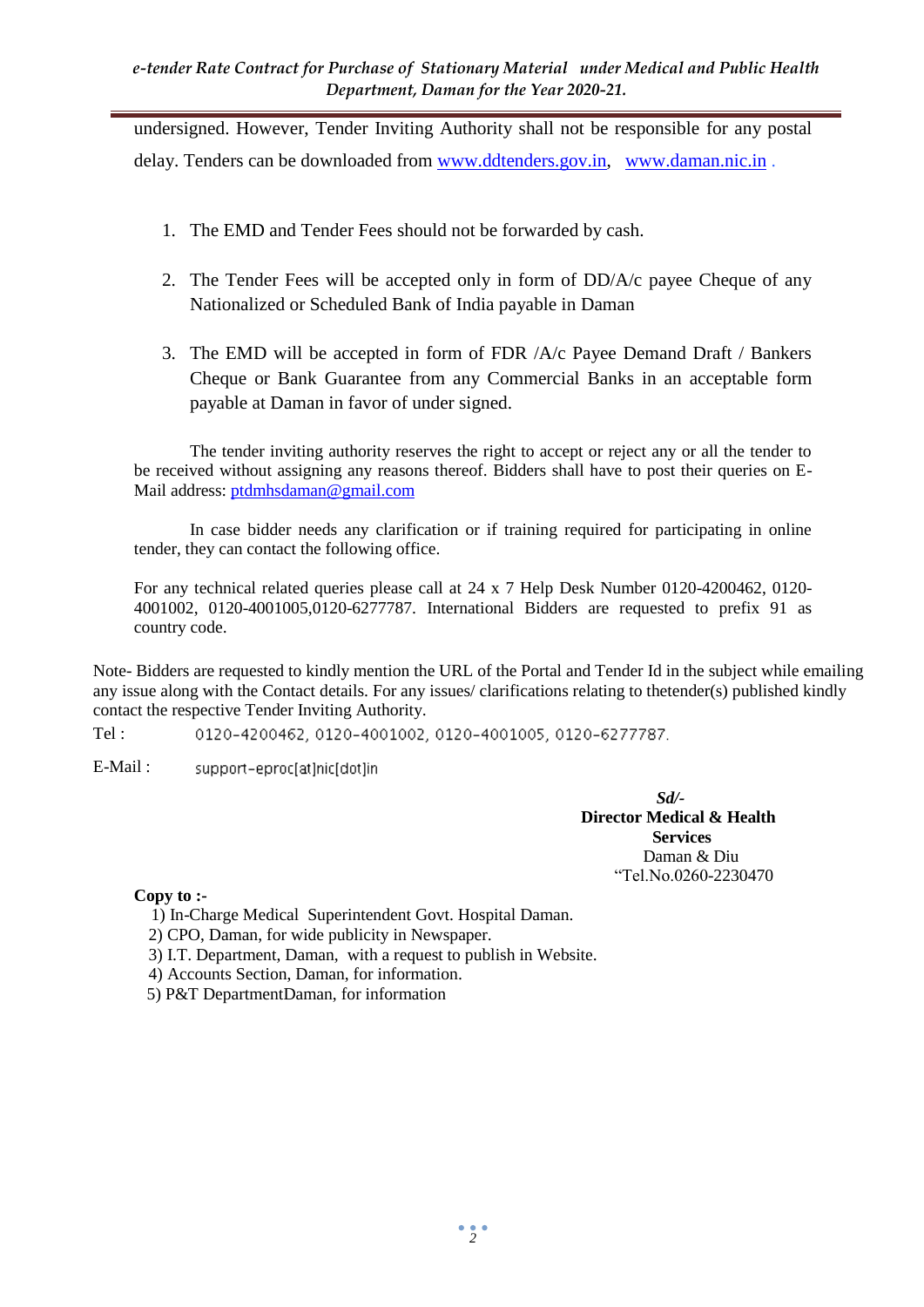#### U.T. ADMINISTRATION OF DADRA NAGAR HAVELI, DAMAN & DIU, OFFICE OF THE DIRECTORATE, MEDICAL AND HEALTH SERVICES, DAMAN

Terms and Conditions for the **"Rate Contract for Purchase of Stationary Material for Quarantine facility and covid care center in U.T. of Daman under Medical & Public Health Department, Daman.**

#### **Instructions to Bidders :**

- 1) All Tender Documents can be downloaded free from the website [https://ddtenders.gov.in](https://ddtenders.gov.in/nicgep/app)
- 2) All bids should be submitted online on the website [https://ddtenders.gov.in](https://ddtenders.gov.in/)
- 3) The user can get a copy of instructions to online participation from the website [https://ddtenders.gov.in](https://ddtenders.gov.in/)
- 4) The suppliers should register on the website through the "New Supplier" link provided at the home page, the registration on the site should not be taken as registration or empanelment or any other form of registration with the tendering authority.
- 5) The application for training and issue of digital signature certificates should be made at least 72 hours in advance to the due date and time of tender submission.
- 6) For all queries regarding tender specifications and any other clauses included in the tender document should be addressed to personnel in tendering office address provided below:

**The Director Medical and Health Services Primary Health Centre Moti Daman Daman 396220 Tel 0260 2230470 2230570**

- 7) All documents scanned/attached should be legible / readable. A hard copy of the same may be send which the department will be use if required. Uploading the required documents in [https://ddtenders.gov.in](https://ddtenders.gov.in/nicgep/app) is essential.
- 8) The Bidder has to give compliance for each quoted product for any false / misleading statement in compliance found any time during the procurement process, the bid shall be outrightly rejected & EMD shall be forfeited.

#### **Keydates:**

| Bid document downloading Start Date     |           | 18.07.2020             |  |  |
|-----------------------------------------|-----------|------------------------|--|--|
| Bid document downloading End Date       | ٠.        | 27.07.2020, 12:00 Hrs. |  |  |
| Last Date & Time for receipt of Bid     | ٠.        | 27.07.2020, 14.00 Hrs. |  |  |
| Preliminary Stage Bid Opening Date      | ٠         | 27.07.2020, 15.00 Hrs. |  |  |
| <b>Technical Stage Bid Opening Date</b> | $\bullet$ | 27.07.2020, 15.30 Hrs. |  |  |
|                                         |           |                        |  |  |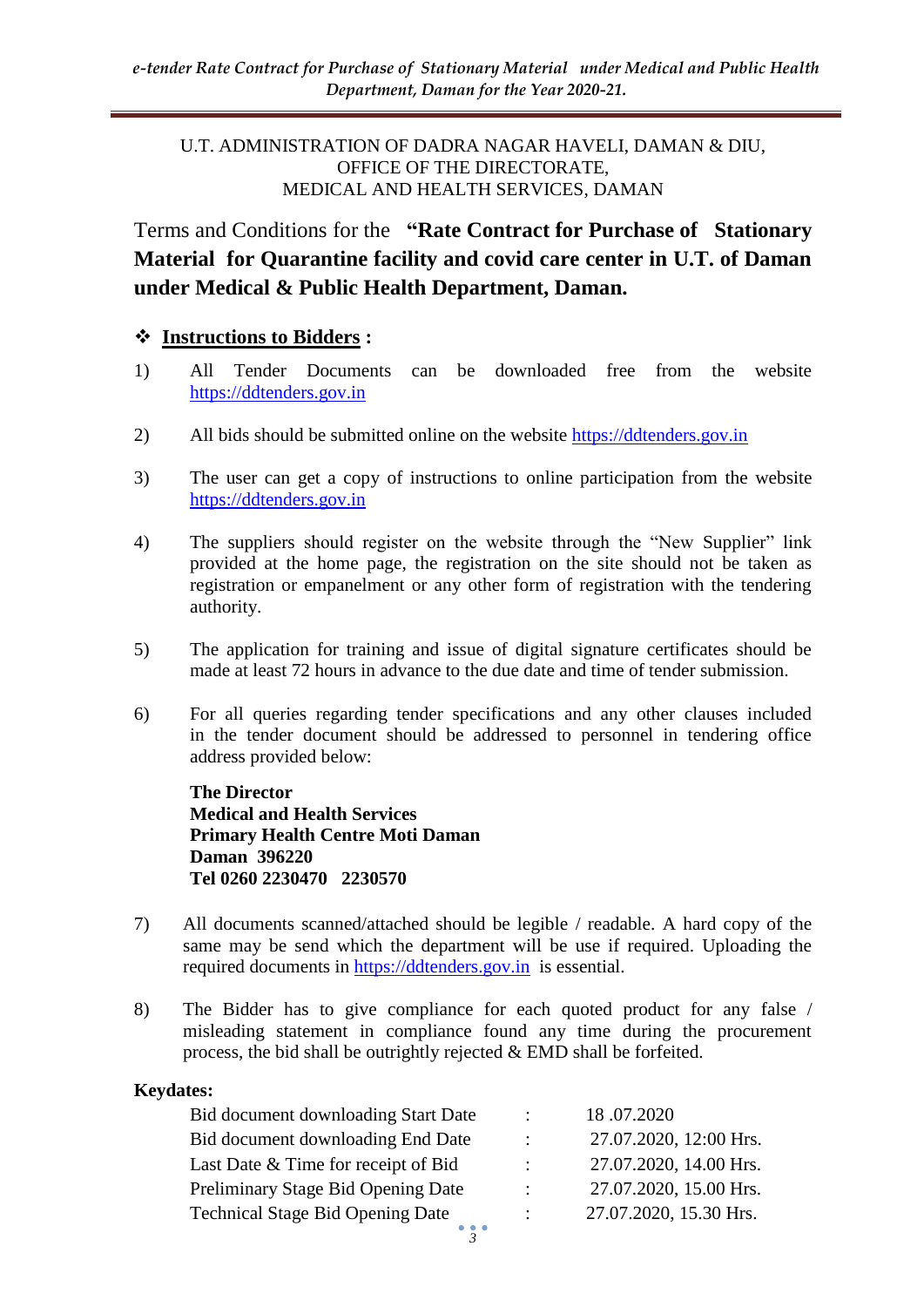The Tenders shall be submitted in two-bid system, wherein the Technical bid and Commercial Bid is to be filled online on https://ddtenders.gov.in and the EMD and Tender Fee has to be submitted in Tender Box along with a covering letter. The envelope should be super scribing as **"e-Tender - Sealed Cover of Bid for Rate Contract for Purchase of Stationery Material under Medical & Public Health Department, Daman".** The **EMD** and **Tender Fees** should be enclosed with **BID** only.

## **Tender Fees (Non Refundable)** `**.1,000/- :**

- a. The Tender Fees should not be forwarded by cash.
- b. The Tender Fees (Non Refundable) will be accepted only in form of DD/A/c payee Cheque in favor of **The Director of Medical and Health Services, Daman**  from any Nationalized or Scheduled Bank of India payable in Daman.
- c. All tenders must be accompanied by Tender fees as specified in schedule otherwise tender will be rejected.

## **Earnest Money Deposit** `.**9000/- :**

- a. All tenders must be accompanied by EMD as specified in schedule otherwise tender will be rejected.
- b. The manufacturing units who are placed in Daman are exempted for Earnest Money Deposit. For getting exemption, tenderers have to furnish valid and certified documents along with the tender, otherwise tender will be rejected.
- c. Any firm desires to consider exemption from payment of Earnest Money Deposit, valid and certified copies of its Registration with D.G.S. & D. should be attached to their tenders.
- d. EMD can be paid in either of the form of following:
	- i. A/c Payee Demand Draft
	- ii. Fixed Deposit Receipts

In favor of **The Director of Medical and Health Services, Daman**  from any Nationalized or Scheduled Bank authorized by RBI to undertake Government Business.

e. EMD should be valid upto **12 (Twelve Months)** from the date of its issuance.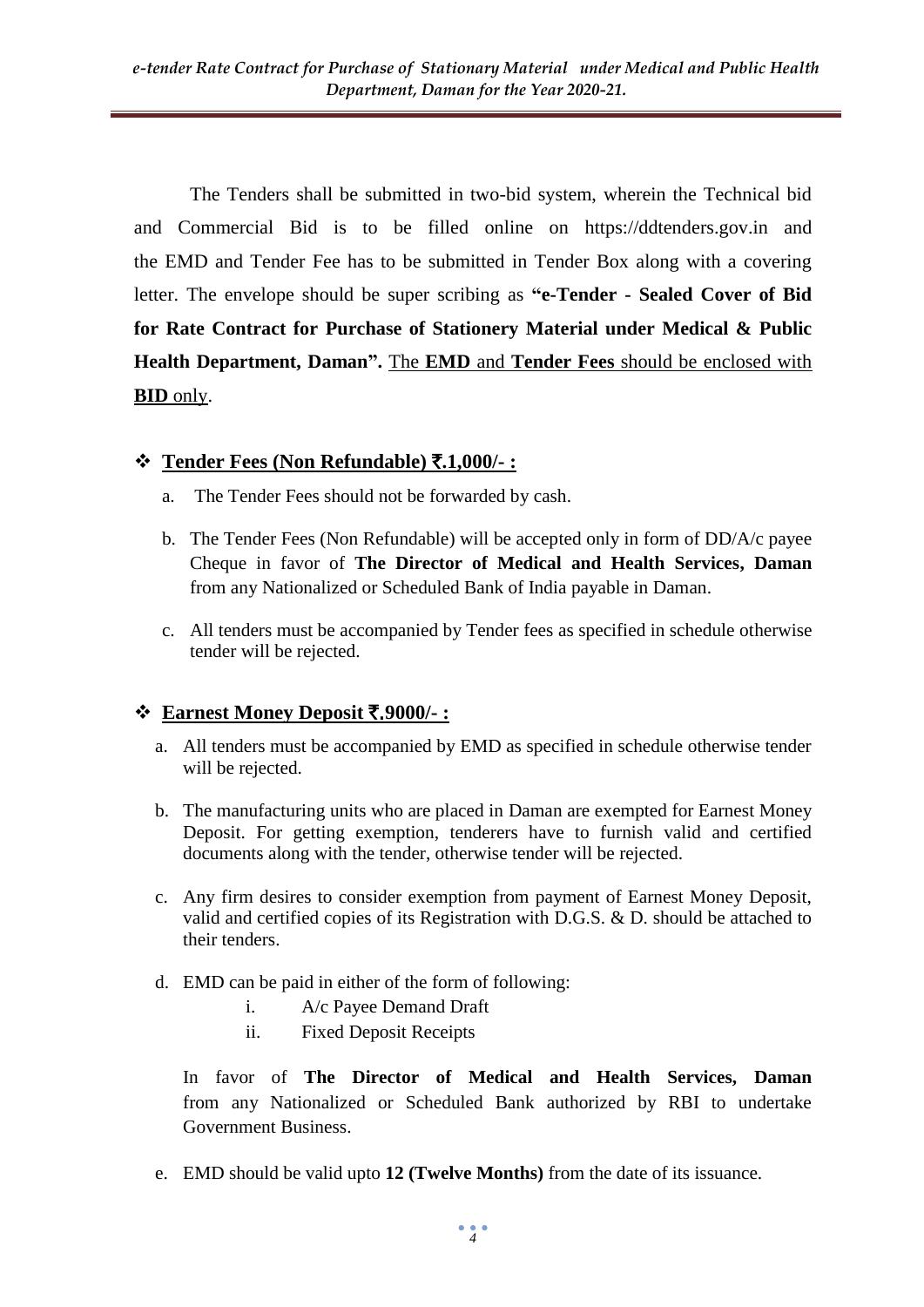- f. EMD in any other forms will not be accepted.
- g. EMD/Security Deposit shall be liable to be forfeited in following circumstances:
	- i. Tender is rejected due to failure of supply the requisite documents in proper format or giving any misleading statement or submission of false affidavit or fabricated documents.
	- ii. In case, the contractor does not execute the supply order placed with him within stipulated time, the EMD of the contractor will be forfeited to the Government and the contract for the supply shall terminated with no further liabilities on either party to the contract.
	- iii. Tenderer fails to replace the goods declared to be not of standard quality or not conforming to acceptable standards or found to be decayed/ spoilt.
- h. The amount of Earnest Money paid by the tenderer(s) whose tenders are not accepted will be refunded to them by cheque or Demand Draft (as may be convenient to the Tender Inviting Officer if the amount is above  $\bar{\tau}$ . 200/-) drawn on any Nationalized or Scheduled Bank payable at Daman. Where this mode of payment is not possible the amount will be refunded at the cost of the tenderer.
- i. Only on satisfactory completion of the supply order for and on payment of all bills of the contractor, as to be admitted for payment, the amount of Security Deposit/Earnest Money will be refunded after expiry of guarantee/warranty period, if any, or any such date/period as may be mutually agreed upon.
- j. In case of failure to supply the store, materials etc. ordered for, as per conditions and within the stipulated time, the name articles will be obtained from the tenderer who offered next higher rates or from any other sources, as may be decided by the tender inviting Officer and the loss to the Government on account of such purchases(s) shall be recovered from the former contractor Security Deposit/Earnest Money or bills payable. The contractor shall have no right to dispute with such procedure.
- k. The Earnest Money(s) paid by the tender(s) earlier against any tender(s) or supply order(s) is not adjustable with Earnest Money required by these conditions.

#### **Security Deposit: (SD)**

- a. The successful tenderer will have to pay within 10 days from the date of demand, an amount equal to 10% of the total value of articles, which may be ordered, as the amount of security deposit.
- b. Non receipt of Security Deposit within stipulated time will result in automatic cancellation of the order for supply without any intimation.
- c. However in case if any articles are received for which the Security Deposit may not have been deposited, the full Security Deposit as may be due from the contractor will be recovered from the bill(s) for such articles.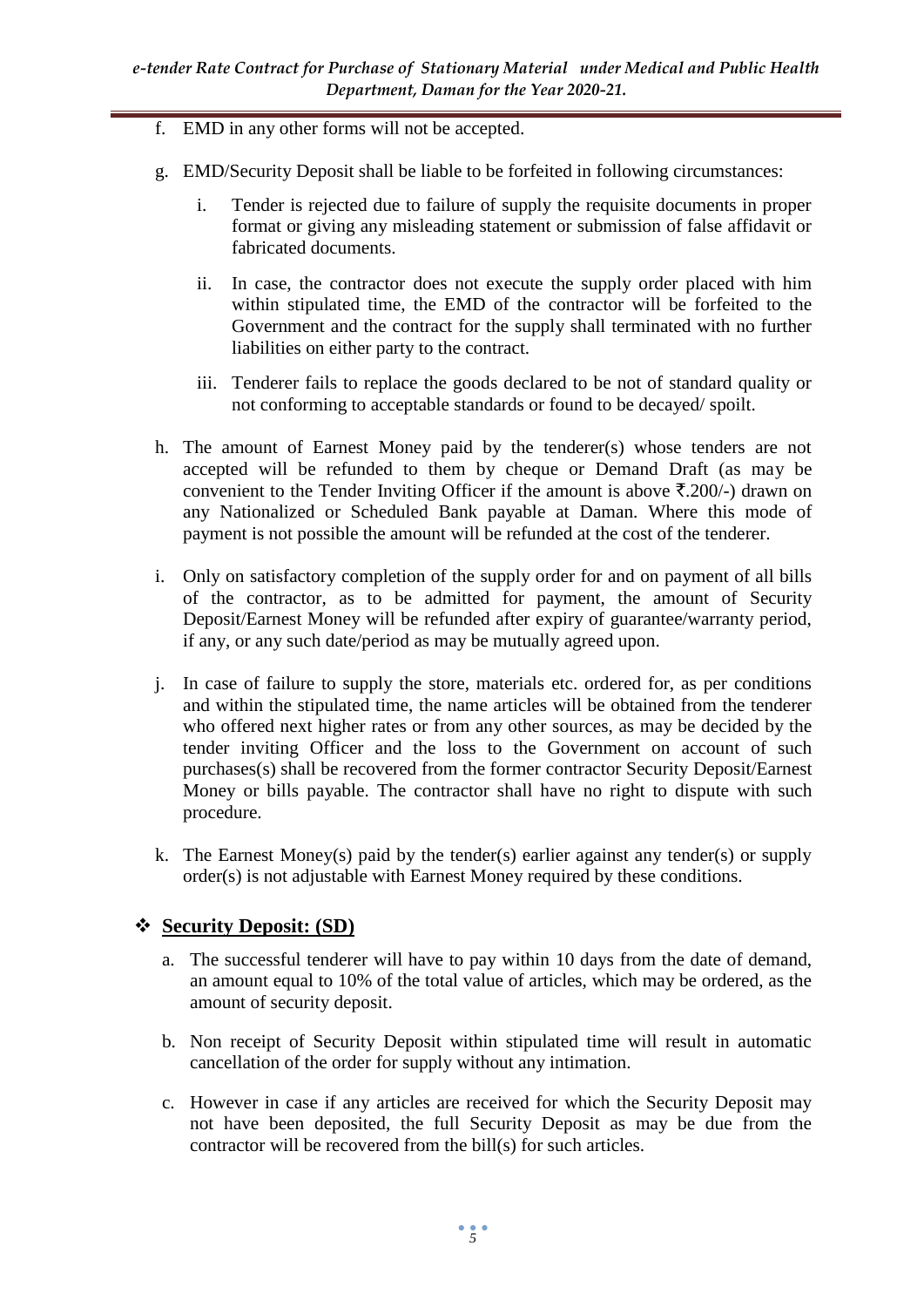- d. The Security Deposit(s) paid by the tender(s) earlier against any tender(s) or supply order(s) is not adjustable with Security Deposit required by these conditions.
- e. In case of failure to replace the accepted and rejected articles from the supplies made, as mentioned in the conditions the loss undergone by the Government will be recovered from the contractor Security Deposit or payment due of any bill(s) to the extend required.
- f. The tender inviting officer will consider extension of time for remitting the Security Deposit as demanded. However, in case of denial to consider such extension the contractor is bound to abide by the limit given and liable to make good for the loss made to the Government on account of his failure to abide by the time limit.

## **Conditions of Contract :**

## **1. ACCEPTANCE OF TENDER:**

- a. The tender is liable for rejection due to any of the reasons mentioned below:
	- i. Non-Submission of tender within stipulated time online.
	- ii. Submission of tender physically in the Office but not submitted online on https://ddtenders.gov.in
	- iii. Tender is unsigned or not initialed on each page or with unauthenticated corrections.
	- iv. Non-payment of Earnest Money Deposit (if not exempted)
	- v. Non-Submission of required documents as mentioned in schedule
	- vi. Conditional / Vague offers.
	- vii. Unsatisfactory past performance of the tenderer.
	- viii. Items with major changes/ deviations in specifications/ standard/ grade/ packing/ quality offered.
	- ix. Offering an accessory optional even though required to operate the instrument.
	- x. Submission of misleading/contradictory/false statement or information and fabricated/ invalid documents.
	- xi. Tenders not filled up properly.
	- xii. Non-submission of AMC / CMC rates in prescribed format.
- b. Any discount which the bidder wants to give has to be considered and total final bid amount has to be mentioned clearly in the price bid form on [https://ddtenders.gov.in](https://ddtenders.gov.in/)
- c. Discount offered after price bid opening will not be considered.
- d. The consolidated rates entered in the online website will be taken in to account for preparing price statements. However the tender which is found technically acceptable as well as lowest in terms of evaluated rates only be considered for placing the order.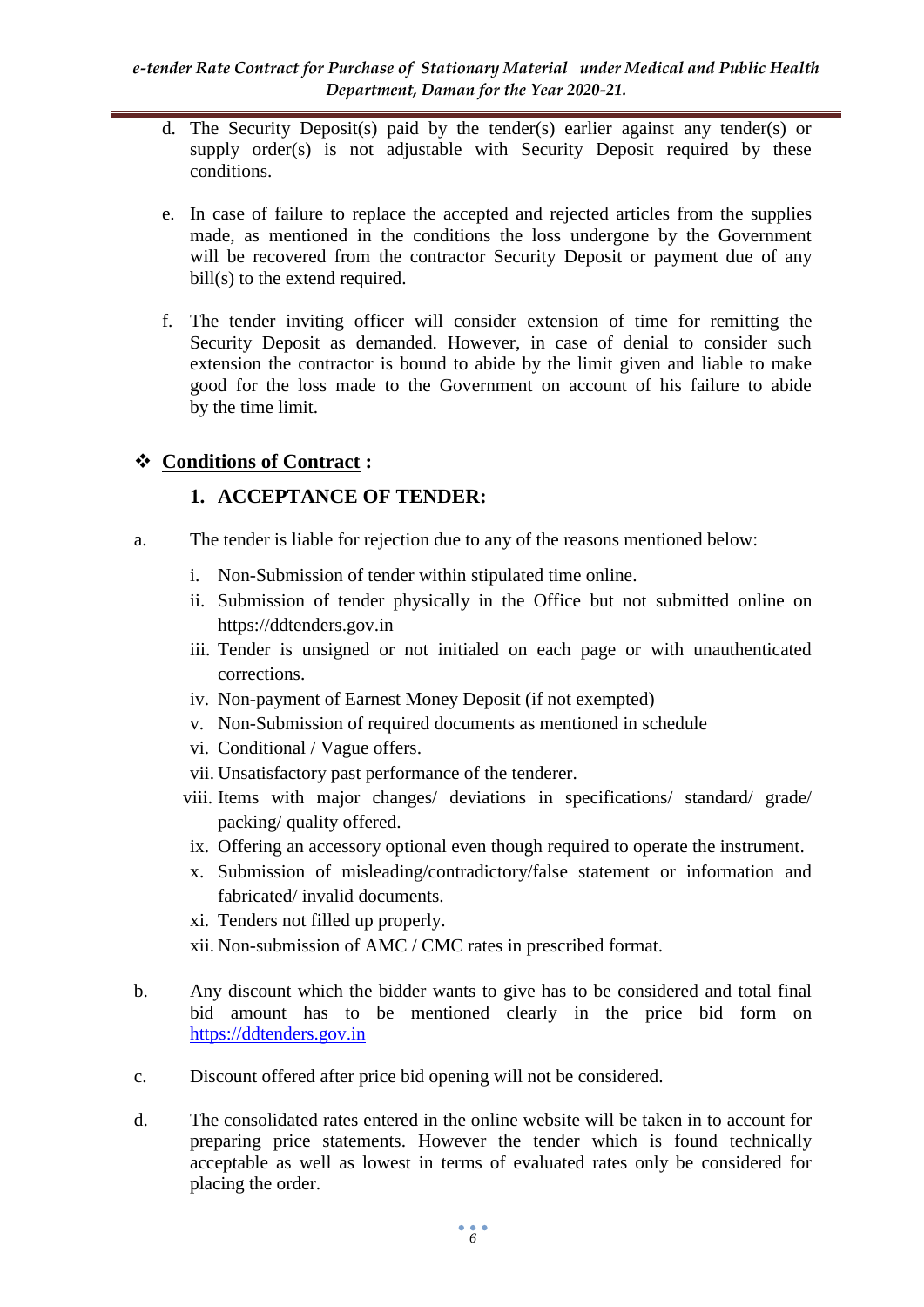- e. The Director, Medical and Health Services may seek any clarifications/explanation/documentary evidence related to offer at any stage from tenderers if required.
- f. The rate should be quoted in the prescribed form given by the department; **the rate should be valid upto One Year from the date of tenderization**, with Rate Contract .
- g. All/Taxes/Duties/Royalties Charges payable on the sales/transport etc. within and/or outside the state shall be payable by the supplier.
- h. The decision of the Tender Inviting Officer for acceptance/rejection of any articles supplied including the decision for equivalent specifications, standard and quality etc. of articles shall be final.
- i. The right to accept or reject without assigning any reasons or all tenders in part or whole is reserved with the Tender Inviting Officer and his decision(s) on all matters relating to acceptance or rejection of the tenders as a whole or in part will be final and binding to all.
- j. No separate agreement will be required to be signed by the successful tender(s) for the purpose of this contract for supply. Rates tendered/offered in response to the concerned Tender Notice shall be considered as acceptance of all above terms and conditions for supply for all legal purpose.
- k. The rate(s) quoted should be strictly for free delivery at FOR Shri Vinoba Bhave Civil Hospital and will be valid and operative for supply orders issued within one year from the date of invitation of tenders.
- l. The department shall not take any responsibility of unloading the goods; the successful bidder has to make arrangements for unloading at the site.
- m. Bidder / its sister concerns / companies where its Promoters / Directors either directly or indirectly are involved, should not have ever been blacklisted in tender / supplies by any state/Central Govt . Bidder should submit affidavit in this regard. The bidder should provide accurate information of litigation or arbitration resulting from contracts completed or under execution by him over the last ten years. False affidavit would lead to blacklisting and termination of the contract at any stage. In such cases all the losses that will arise out of this issue will be recovered from the Tenderer / Contractor and he will not have any defence for the same. In case of bidder / principal is involved / penalized under any investigation of CVC or any State/Central Govt. Commission in relation to the similar work project issue; the bid will be out rightly rejected.

## **2. TERMS OF WORK EXECUTION :**

a. Extension of time limit of work order shall be considered by the Tender Inviting Officer. The extension so granted may be without levy of compensation for delay in execution of work the cost of work order for at the discretion of the authority competent to grant extension of time limit provided such request is made well in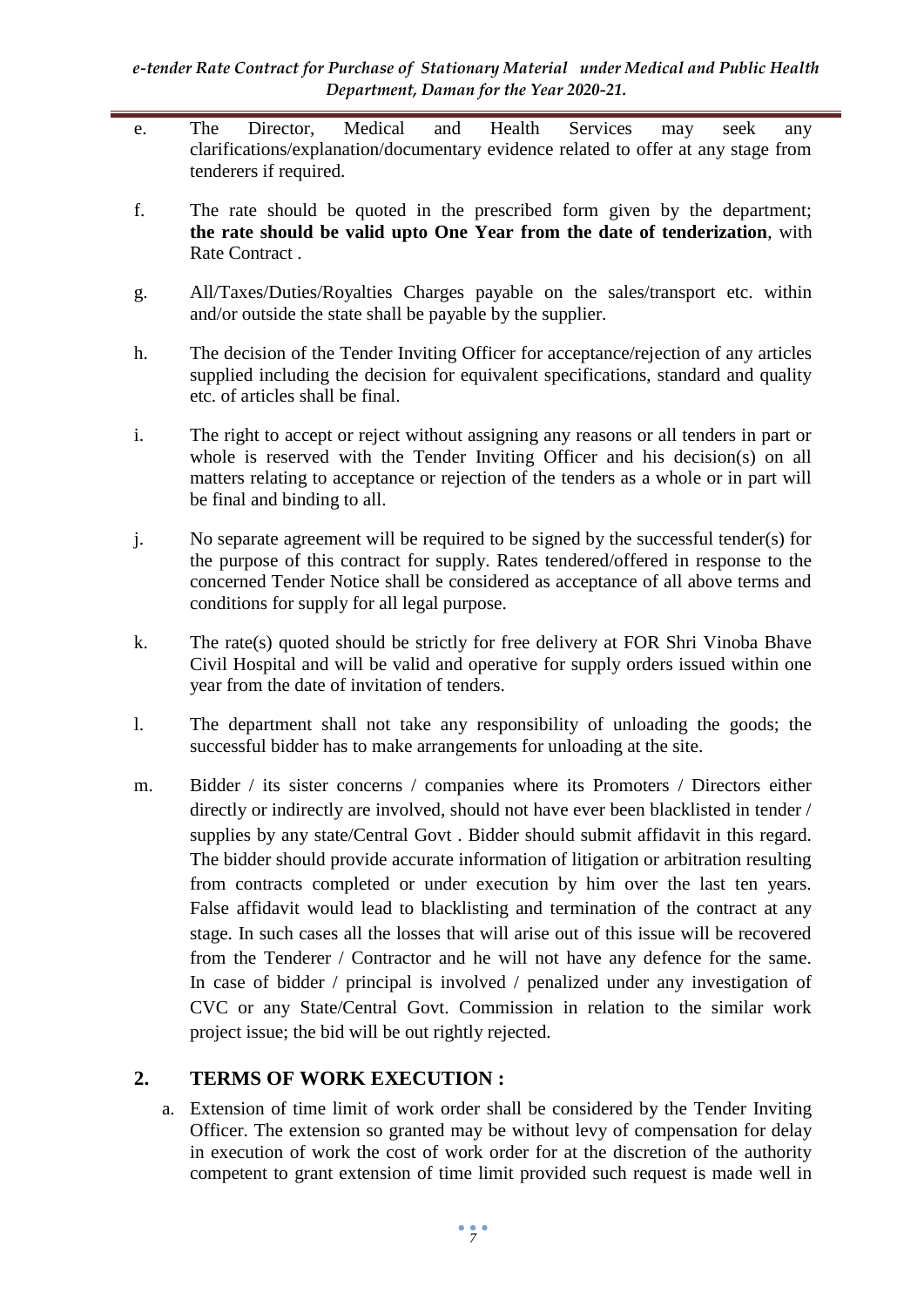time, depending upon the circumstances and such decision in the matter will be final.

b. Inspection will be carried out in the premises of DMHS. If goods to be inspected in factory premises all expenditure to be borne by the Tenderer.

#### **3. Bid Evaluation Methodology :**

- A. **Preliminary Evaluation**: Tender Fee and EMD Submission.
- B. **Technical Evaluation:** 
	- Scrutiny of technical specifications and other relevant documents as asked by the department with the quoted specification.
	- Scrutiny of Compliance Statement given by the bidder.
	- Technical Demonstration if required.
- C. **Financial Evaluation**: Lowest quoted offered by Technically Qualified Bidders

## **4. PAYMENT TERMS :**

- a. 100% of the invoice amount will be paid only after completation of work successfuly and submission of Security deposit i.e. 10% of the tender value.
- b. Price escalation clause will not be entertained under any circumstances.
- c. All bills should be in **TRIPLICATE** and should invariably mention the number and date of work order.
- d. All bills for amount above  $\overline{\mathfrak{F}}.5,000/4$  should be pre-receipted on a Revenue Stamp of proper value. Bills for amount exceeding  $\overline{\xi}$ .5,000/- not pre-receipted on Revenue Stamp of proper value will not be accepted for payment.
- e. Each bill in which Service Tax is charged must contain the following certificates on the body of the bill: **"CERTIFIED"** that the service on which Service Tax has been charged have not been exempted under the Central Service Tax Act or the Rules made there under and the amount charged on account of Service Tax on these service is not more than what is payable under the provisions of relevant Act or Rules made there under".
- f. No extra charge for transporation, forwarding and insurance etc. will be paid on the rates quoted.
- g. The rates should be quoted only for the work specified in the list of requirement.

Signature of Agency With Rubber Stamp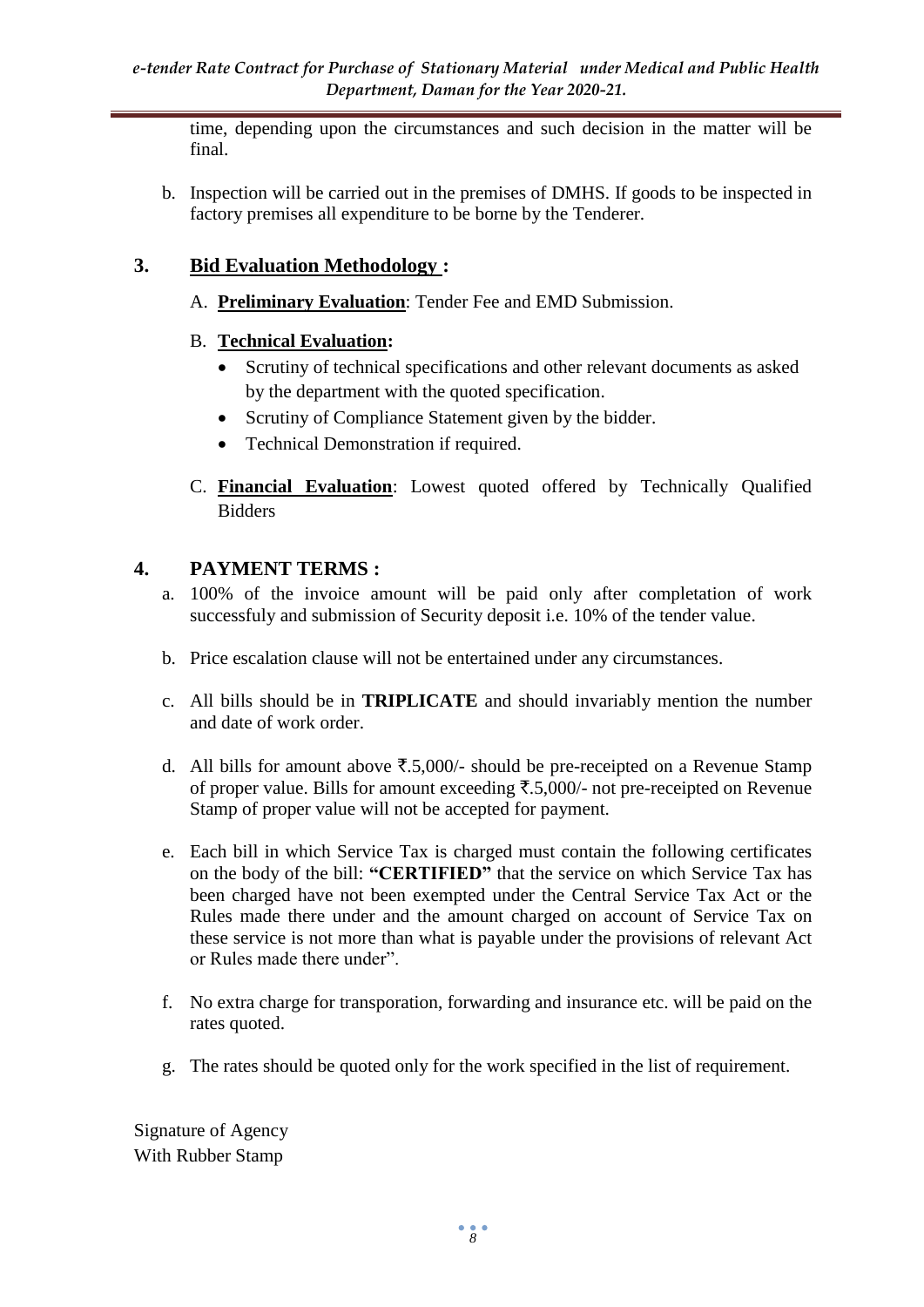**Sd/- Director** Medical & Health Services Daman & Diu "Tel.No.0260-2230470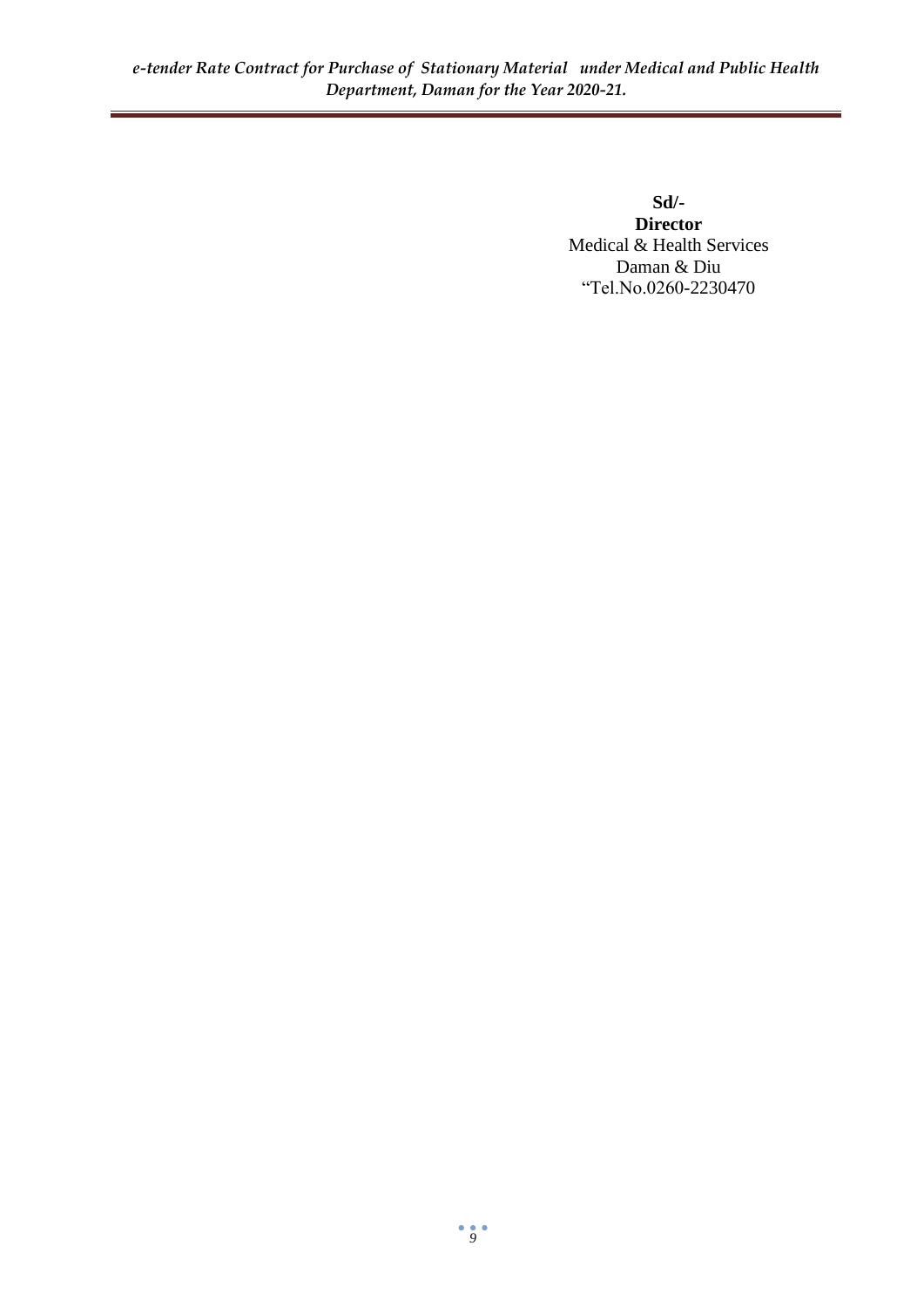# **ANNEXURE- A**

( to be submitted on the letter head of the company/firm)

I hereby certify that the firm has not been ever blacklisted by any Central / State Government / Public Undertaking / Institution on any account.

I also certify that the above information is true and correct in and every respect and in any case at a later date it is found that any details provided above are incorrect, any contract given to the firm may be summarily terminated and the firm will be blacklisted.

I also certify that firm will supply the items as per specification given by institution and also abide all the terms and conditions stipulated in tender.

Date: Place:

> Name Business Address Signature Bidder Seal of Bidder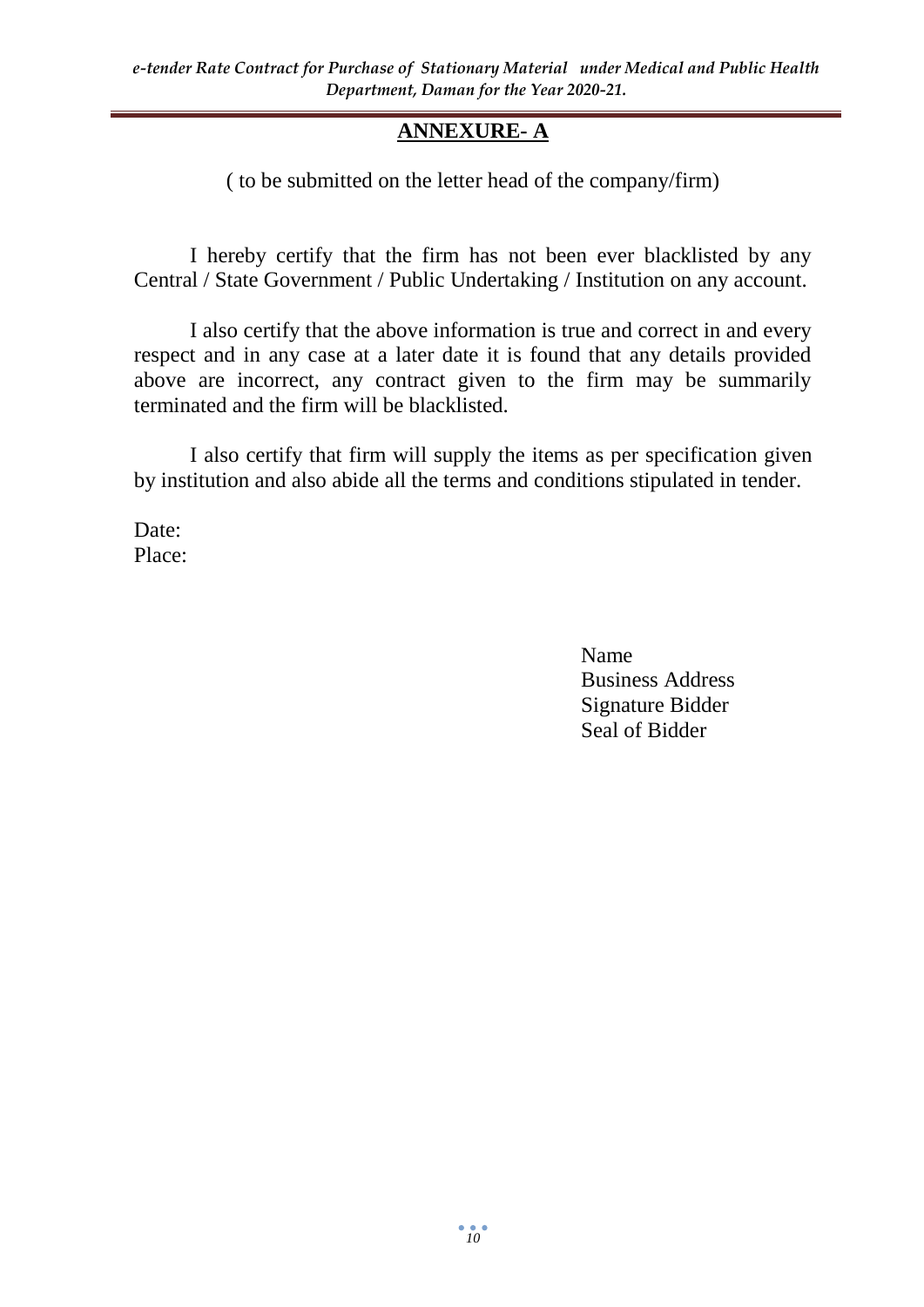# **ANNEXURE - B**

#### **SCHEDULE OF DOCUMENTS ATTACHED**

| Sr.<br>No. | Document/Certificate                                                                                            | <b>Uploaded &amp;</b><br><b>Enclosed</b> | At<br>Page No. |
|------------|-----------------------------------------------------------------------------------------------------------------|------------------------------------------|----------------|
| A.         | <b>General Documents:</b>                                                                                       |                                          |                |
| 01.        | <b>Tender Fees</b>                                                                                              | Yes/No                                   |                |
| 02.        | <b>EMD</b>                                                                                                      | Yes/No                                   |                |
| 03.        | PAN No.                                                                                                         | Yes/No                                   |                |
| 04.        | Sale Tax Reg./VAT Reg.                                                                                          | Yes/No                                   |                |
| 05.        | License in field of supply.                                                                                     | Yes/No                                   |                |
| 07.        | Scan copy of Terms and Conditions of the tender<br>documents duly Stamped and Signed on each page.              | Yes/No                                   |                |
| 08.        | Scan copy of Schedule of Documents correctly filled<br>with Stamped and Signed on each page. (Scope of<br>Work) | Yes/No                                   |                |

It is verified that all the certificates/permissions/documents are valid and current as on date and have not been withdrawn/cancelled by the issuing authority. It is further verified that the represents at above, declaration part are as per the format prescribed by the Administration and it is clearly and distinctly understood by me/us that the tender is liable to be rejected if on scrutiny and of these certificates is found to be not as per the prescribed format of Administration.

I/We further undertake to produce on demand the original certificate/ permission/ document for verification at any stage during the processing of the tender.

Date:

Place:

Sign & Stamp of tenderer.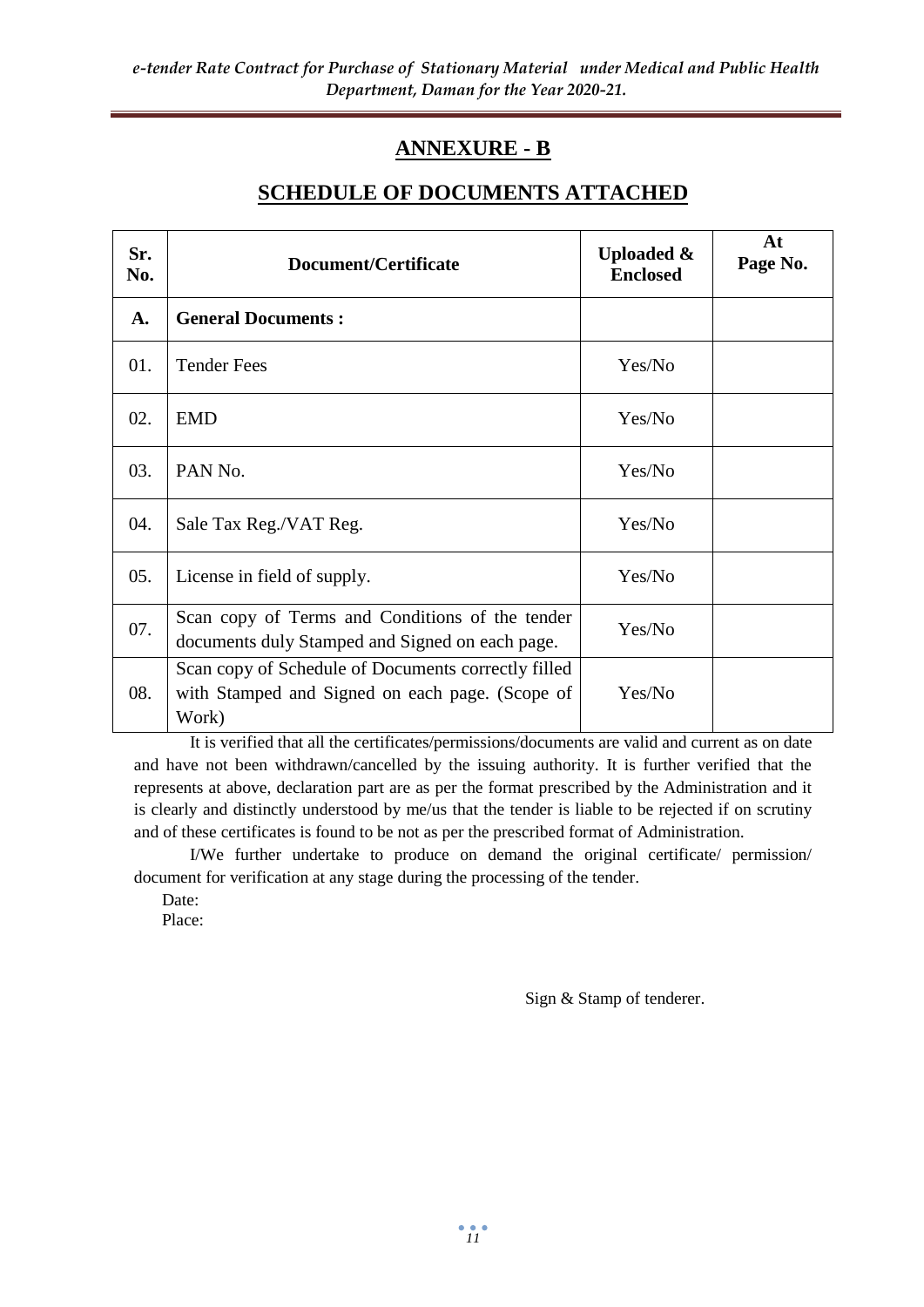# **Scope of Work:**

# **Schedule of Specifications and Allied Technical Details:**

# **Rate Contract for Purchase of Stationery Material for Quarantine facility and Covid care center in Daman under Director Medical & Health Services Daman & Diu.**

#### *Please fill the details as mentioned below and attach the Scan copy of the same. Format is as under*

| Sr.No.         | Particular                | Mfg.Co   | unit  | Company<br>offered | Complaince<br>Yes/No |
|----------------|---------------------------|----------|-------|--------------------|----------------------|
| $\mathbf{1}$   | A4 Size Paper Ream        | Standard | 1 Nos |                    |                      |
| $\overline{2}$ | Pen Black                 | Standard | 1 Nos |                    |                      |
| 3              | Pen Red                   | Standard | 1 Nos |                    |                      |
| $\overline{a}$ | <b>Patient Files</b>      | Standard | 1 Nos |                    |                      |
| 5              | Register 4 quire Pages    | Standard | 1 Nos |                    |                      |
| 6              | Scale Long                | Standard | 1 Nos |                    |                      |
| $\overline{7}$ | Cello Tap(Brown) 3"       | Standard | 1 Nos |                    |                      |
| 8              | Cello Tap(Transparent) 3" | Standard | 1 Nos |                    |                      |
| 9              | Bell Pin(box)             | Standard | 1 Nos |                    |                      |
| 10             | U Pin(box)                | Standard | 1 Nos |                    |                      |
| 11             | Office Box File           | Standard | 1 Nos |                    |                      |
| 12             | Scissor                   | Standard | 1 Nos |                    |                      |
| 13             | Fevicol                   | Standard | 1 Nos |                    |                      |
| 14             | Whitner Pen               | Standard | 1 Nos |                    |                      |
| 15             | Punching Machine dp-280   | Standard | 1 Nos |                    |                      |
| 16             | Sharpner                  | Standard | 1 Nos |                    |                      |